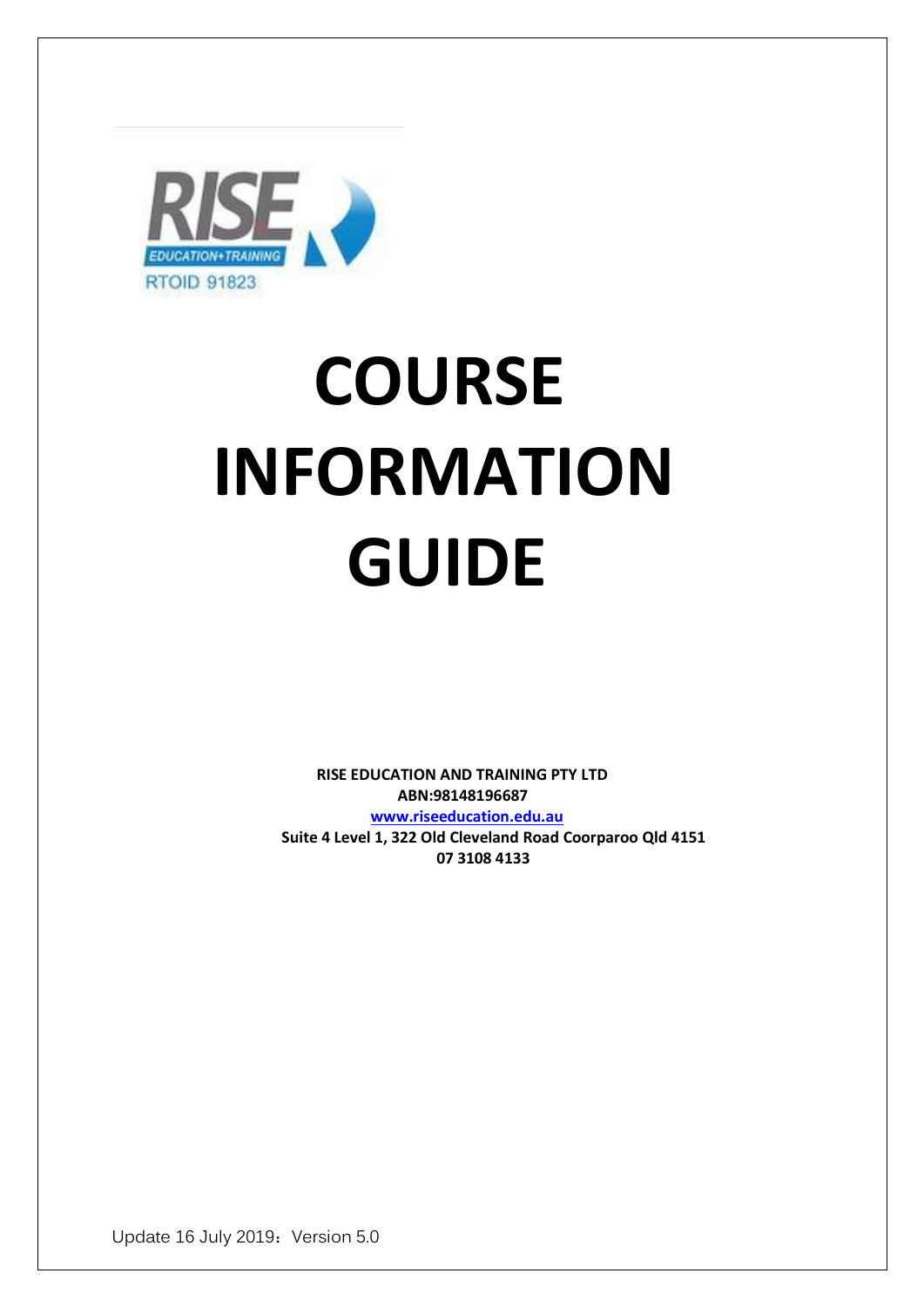

#### **WELCOME**

Welcome to Rise Education and Training Pty Ltd

Rise Education and Training Pty Ltd delivers high quality vocational Education and Training in Early Childhood Education and Care Courses. We endeavour to give our learners the best possible outcomes and a genuine opportunity to gain employment.

Rise Education and Training prides itself for its professional approach and friendly manner. Our trainers and assessors are experienced in their field and ready to support you throughout your course and our office staff are always available to assist you with your enquires.

We believe that it is essential that when our learners complete their training they are confident and well equipped with the required skills and knowledge for the workplace.

As a Registered Training Organisation (RTO) registered with Australian Skills Quality Authority (ASQA), we have an obligation to ensure the quality of the nationally recognised training and assessment we deliver. We must comply at all times with the Standards for RTOs 2015 which are part of the VET Quality Framework. To ensure compliance we have developed comprehensive internal policies, procedures and systems that guide our compliant operations and we must participate in audits with ASQA upon their request.

If at any time, you feel we have not met our obligations as an RTO, you have the right to make a complaint following our Complaints and Appeals Policy outlined further on in this Handbook. So, for whatever reason you have come to Rise Education & Training we thank you and are pleased to present our program of qualifications. Please contact our office on 07 3108 4133, visit our website at [www.riseeducation.edu.au](http://www.riseeducation.edu.au/) [o](http://www.tlctrainingsolutions.com.au/)r email us at [admin@riseeducation.edu.au](mailto:admin@riseeducation.edu.au) should you require further clarification on anything you find in the Student Course Guide.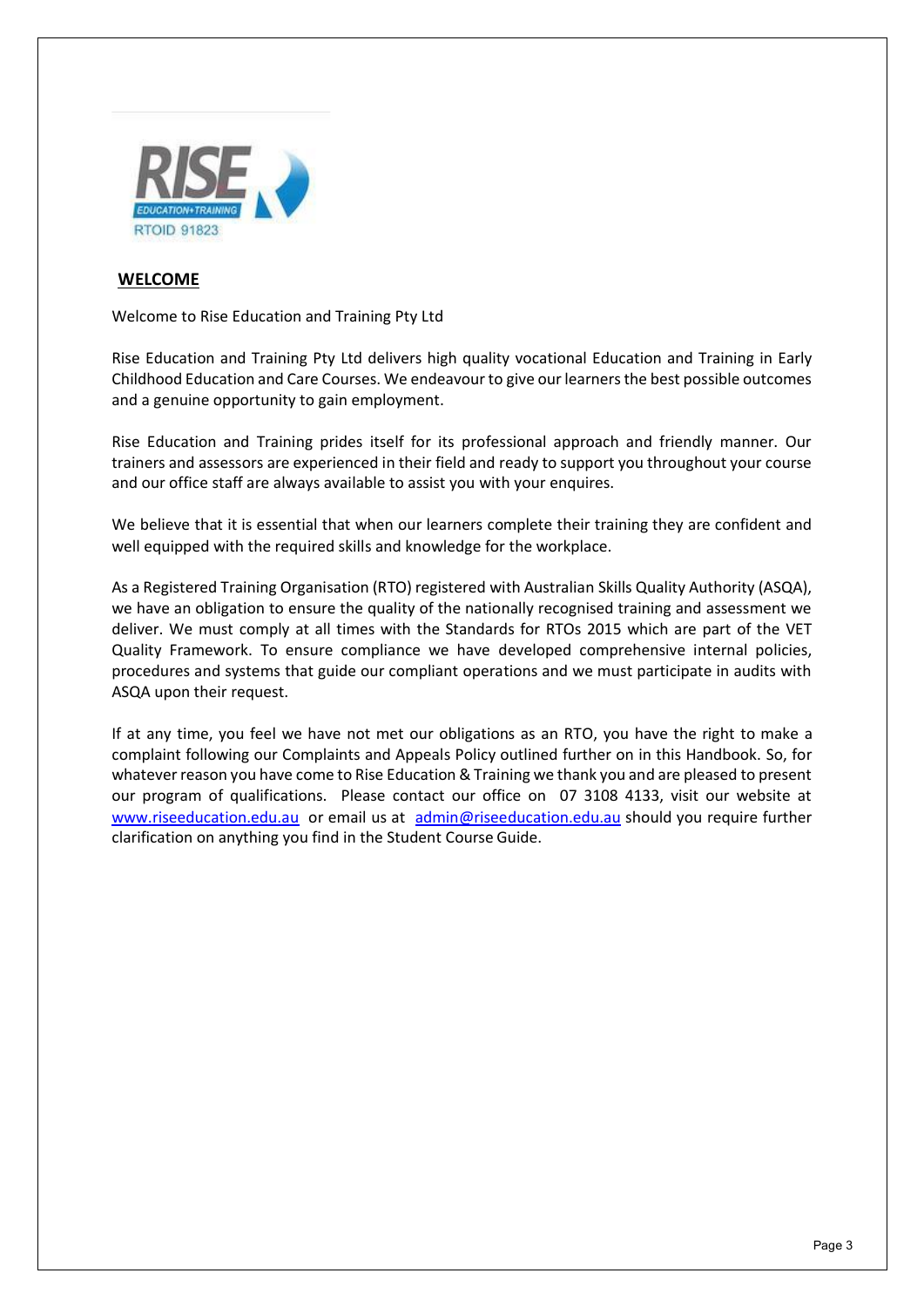

#### **We Care About You**

Rise education and training is a national accredited registered training organisation (RTO) that work closely with business owners in child care industry to increase productivity, improve employee intention and create positive workplace environment through employee training and development.

High quality, nationally recognised qualifications are as important to us as they are to you, which is why our Certificate III in Early Childhood Education and Care and Diploma of Early Childhood Education and Care are practical, engaging and led by highly experienced workplace development facilitators. Each course incorporates classroom-style and hands-on learning, so you can be confident that graduates will have a thorough knowledge of children's services as well as professionally evaluated experience in a child care centre.

Whether you are guiding a student at the beginning of their career in the child care industry, or increasing the skills and opportunities of existing staff, we can provide Queensland governmentfunded training and development at a cost of co-contribution fee to your employees.

Contact us to discover how Rise Education & Training can prepare your staff for a rewarding career in the child care industry and take your business to new heights.

#### **Why Choose Rise Education & Training**

We have a holistic approach to your learning outcomes. We believe just having a certificate or qualification without real skills is not an acceptable outcome. We believe in learning and training, so you can add value to your workplace and we promise to provide you with REAL skills and knowledge that you can use every day in your current or future roles.

The Rise support network will guide you through the learning process. We provide ongoing support and assistance at any stage of your education. There is always an expert on hand to answer your questions.

#### **Real skills**

Not only do our graduates earn a nationally recognised qualification, we ensure every graduate receives current and relevant employment skills.

#### **Ongoing support**

In an increasingly complex world, we can help answer your questions. Rise Mentor Guidance Program.

#### **Practical hands-on skills**

Our team share skills that we have learned through years of industry experience.

#### **Queensland Government funded courses**

Government funding is available to our courses. Contact us now to see if you are eligible to receive a fully funded course at no cost to you or your employer.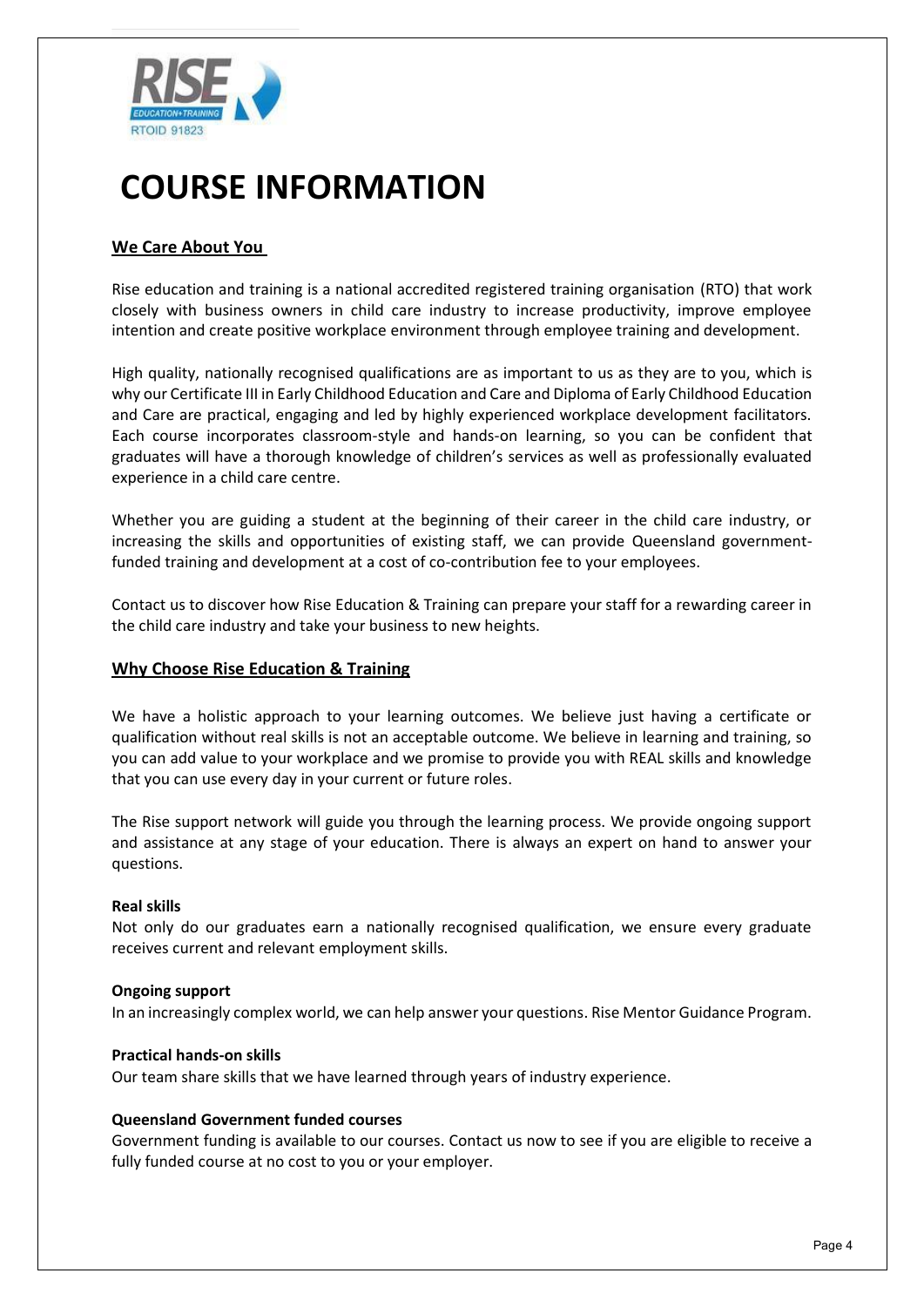

#### **Studying Through Rise Education & Training**

Rise Education and Training aims at providing high quality courses for individuals. Our RTO aims to foster a high-quality learning environment that can provide support and facilitation for our students in the workforce. Our RTO aspires to follow the values of professionalism, ongoing learning, ethical conduct, access, and equity. The courses will be delivered in the classroom for theory-based learning and a simulated environment in a workplace setting where students will practice and demonstrate their practical skills.

Rise Education & Training Pty Ltd aims to provide courses which are:

- Practical
- Flexible
- Affordable
- Delivered by friendly, professional and supportive staff

#### **Study Modes to Suit Your needs**

The training and assessment offered by Rise Education & Training focuses on providing you with knowledge and skills required to the standard of performance required in the workplace. This is known as competency-based training and assessment. Each of the components of your course is a "unit of competency". You may either be studying one or a few units of competency that make up a total qualification. Each unit of competency is linked to specific skills and knowledge required in the workplace such as communication or health and safety.

Assessment methods vary depending on the course but usually include written and/or oral questions, written assignments, projects and practical observations.

Your training will depend on your study mode and whether you are class based, external or service Based.

• Classroom: This requires students to attend a class part time. The Trainer and Assessor leads students through the course or unit. Please contact Rise Education & Training for information about our various locations across Brisbane.

• Recognition of Prior Learning (RPL): Students work through a booklet which allows them to demonstrate their knowledge and skills without completing additional learning. Students are assessed on these skills and knowledge through the Recognition process. RPL is an assessment process, where the student collates evidence of work skills and knowledge of industry. The Trainer and Assessor will assess the evidence provided by the student to make a judgement.

#### **Study Options**

Rise Education & Training offers a variety of delivery options that allows students to complete the qualification in a mode/s that suit individual learning requirements:

**[Class:](https://www.accco.com.au/students/class/)** Part time (up to 48 weeks) at various locations across Brisbane and Gold Coast. Please contact Rise Education & Training for an area that will suit you. **[Recognition of Prior Learning \(RPL\)](https://www.accco.com.au/students/rpl/)**: Study at own pace, full time or part time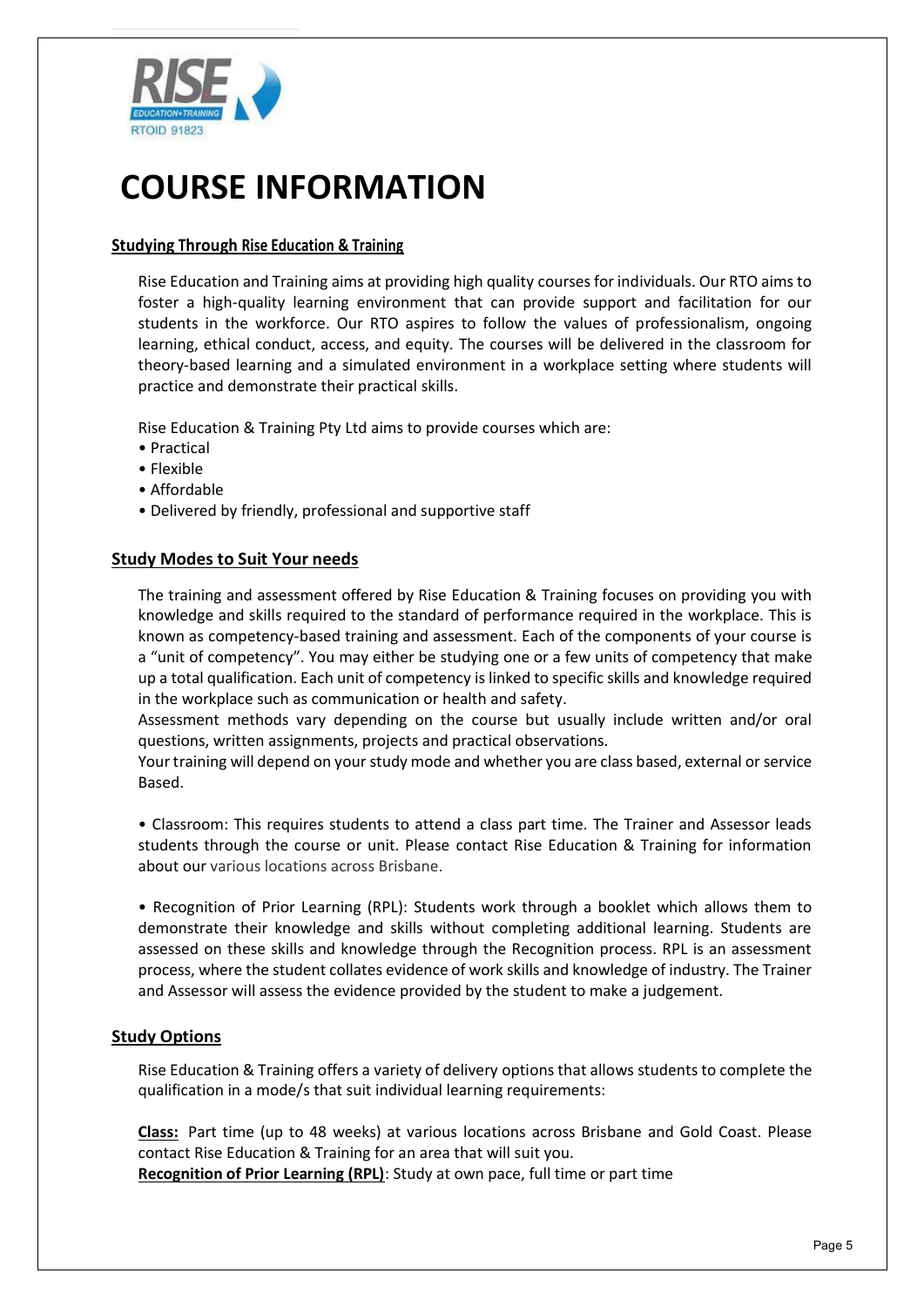

#### **Working Queensland Jobs Plan**

Rise Education & Training offers the Certificate 3 Guarantee\* and Higher-Level Skills\* funding to eligible applicants. This enables funding for both the Certificate III and Diploma in Early Childhood Education and Care. The courses are offered in a variety of modes of study including Recognition of Prior Learning (RPL), workplace based and class based.

The training is paid for in most part by the State, but a student co-contribution fee applies. It is important to note that this course requires a high level of commitment as students can only access each subsidy level funding once!

Please call our office to discuss the eligibility and enrolment process or visit www.training.qld.gov.au to access the student fact sheets.

#### **Year 12 Graduate Fee-Free Training Strategy**

Year 12 graduates will be able to access fee-free training through two Queensland Government training investment programs, the Certificate 3 Guarantee (Certificate III level qualifications) and User Choice (Diploma level qualifications). The fee-free training will be available for Year 12 graduates for training in high priority qualifications which includes the Certificate III in Early Childhood Education and Care and the Diploma of Early Childhood Education and Care. The Year 12 Graduate Fee - Free training strategy is for those individuals that:

have completed Year 12 in Queensland and hold a Senior Statement issued by the Queensland Studies Authority enrol and start training with an approved training provider within 12 months of completing Year 12 are a Queensland resident.

#### **RECOGNITION OF PRIOR LEARNING APPLICATION**

Assessments of RPL is based upon the mapping evidence supplied to the elements, performance criteria, evidence and knowledge requirements as indicated in units of competency. Recognition of Prior Learning (RPL) means that you can apply for recognition for the skills and knowledge that you have gained through your work and life experience, as well as training that you have completed that is outside formal training arrangements. You will be given the opportunity to apply for RPL at the time of pre-enrolment. A trainer/assessor will also be available to assist you further. Fees are applicable for recognition of prior learning and you will be advised of these fees on contacting us about an application for RPL. RPL Assessments must be finalised prior to any workplace-based learning or assessment occurring.

#### **RECOGNITION AND CREDIT TRANSFERS**

#### **RECOGNITION OF QUALIFICATIONS AND STATEMENTS OF ATTAINMENT ISSUED BY ANOTHER RTO**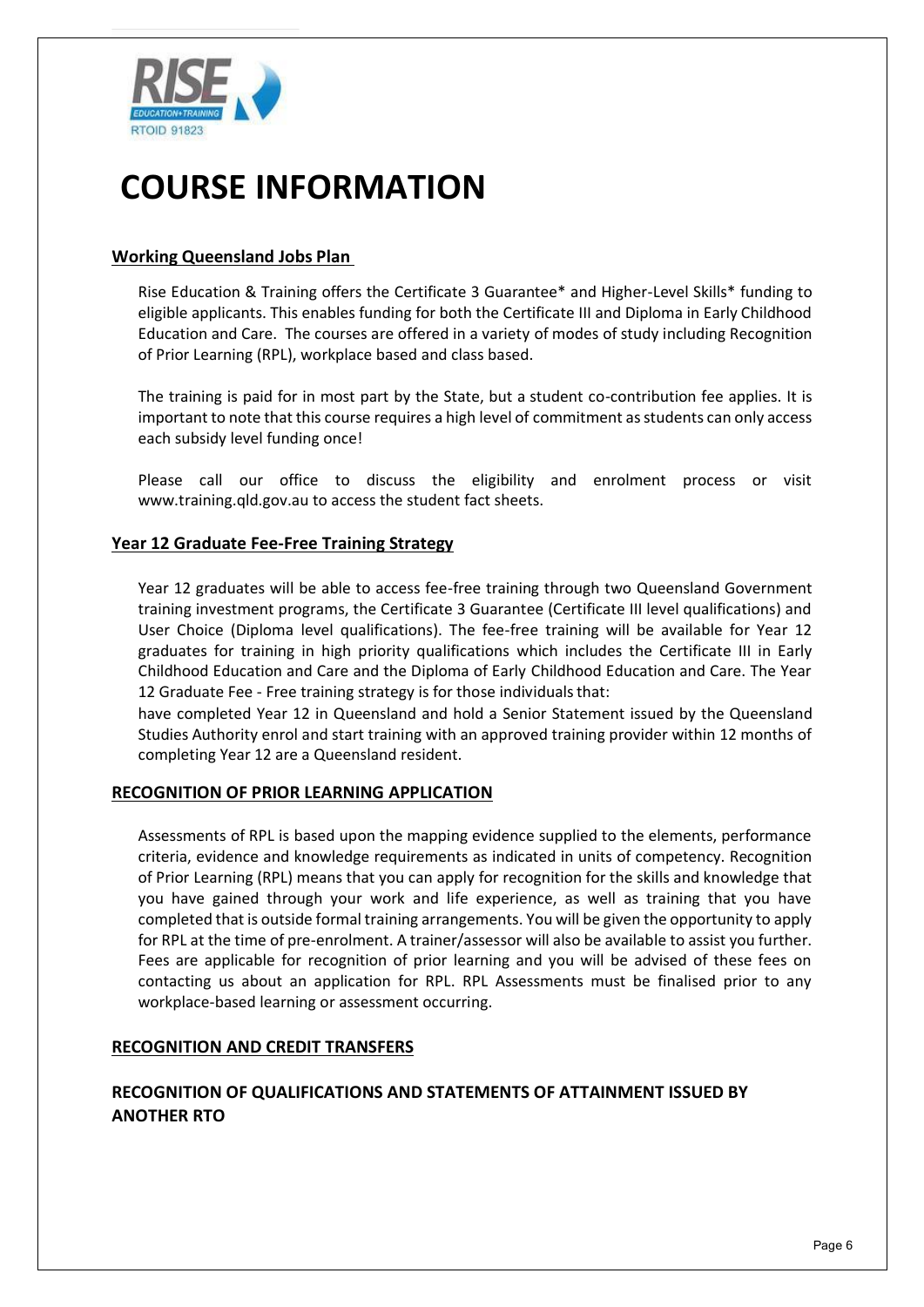

### **CREDIT TRANSFER**

Under recognition arrangements, any existing qualifications or statements of attainment that you have from another RTO and that directly match the units in the course you are enrolling in, will result in credit towards your course, saving you both time and money. All you need to do is to indicate on your enrolment form that you wish to apply for course credit and provide a certified copy of your qualification including a record of results or your statement of attainment. There is no charge for this service.

Rise Education & Training cannot just 'take you word' that you have completed units with another RTO. We need an actual transcript. Should you have difficulty in obtaining this from a previous RTO (for example, they may have ceased operation) you can apply for records of prior training outcomes from the Australian Skills Quality Authority by either the ASQA Info line on 1300 701 801 or by email at studentenquiries@asqa.gov.au

#### **Language, Literacy and Numeracy**

Before commencing each course, you will be required to complete a Language Literacy and Numeracy (LLN) assessment to determine an LLN indicator against skills required to complete the course. The enrolment forms you complete will help us to identify any support you need and depending on the course you are enrolling in, you may also be required to complete a test that assesses your language, literacy and numeracy skills. Based on the information you provide in your enrolment and/or the results of your language, literacy and numeracy test, we will contact you to discuss your support needs. Your support needs can also be discussed during the induction to your course.

#### **SUPPORT SERVICES**

We are committed to ensuring that you get all the support you need to be successful in your studies. You may not have studied for a while and or you might need help with study skills. You may also need assistance with skills such as reading, writing and maths. Services that we can offer to you include:

- ⚫ One on one support from our trainers/assessors including providing you with their phone and email contact details.
- ⚫ Trainers/assessors are available for consultation and study support during weekday (appointment needed)
- ⚫ Administration support will be available Monday to Friday excluding public holiday.
- ⚫ Classes available for Certificate III & Diploma courses for those preferring a class-based model.
- ⚫ Tutorial groups (student hubs) where you can work with your fellow students.
- ⚫ Student will be given a USB that includes study material, alternatively contact office to purchase electronic version of textbook.
- ⚫ Referral to relevant external services.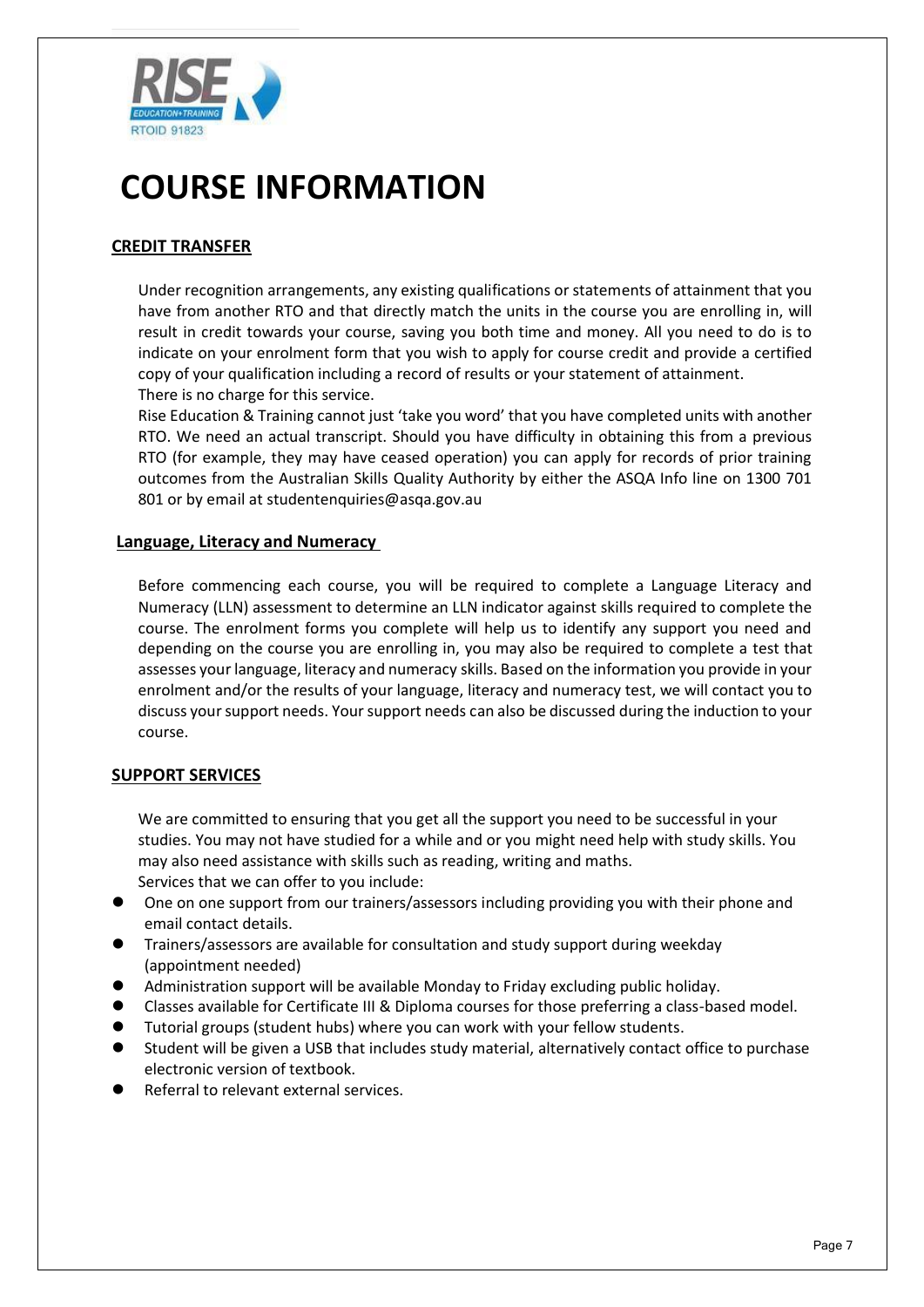

#### **WORK PLACEMENT**

As a part of Rise Education & Training, students are required to undertake work placement. This is the opportunity to develop and demonstrate the application of skills and knowledge in a workplace context. Written assessments allow you to demonstrate your knowledge, and a work placement allows you to demonstrate actual skills in a real-life workplace.

You will become exposed to real work conditions and expectations and develop generic employability skills as well as job-specific skills and knowledge.

Work placement also provides insight into particular job roles and responsibilities within an industry context. Students will be required to undergo a Working with Children clearance, if not already held. Workplaces will be checked/approved on acceptance of enrolment, please ensure you complete details of your workplace or intended workplace on the enrolment form. Rise Education & Training does not organise Work Placement, this is the responsibility of the student, but can help guide you in this area.

Required Work Placement hours:

CHC30113 Certificate III in Early Childhood Education and Care 120hrs(minimum) (120 hours of which needs to be completed working with babies & Toddlers) Approx. 15 Hours per week CHC50113 Diploma of Early Childhood Education and Care 240 hrs(minimum) Approx. 15 Hours per week

The required work placement hours can be completed over a period agreed with your service, e.g. 2 days a week or in large blocks such as during School Holidays. The Work Placement hours will need to be confirmed with your trainer to meet requirements.

#### PAYING YOUR FEES

All fee (contribution fee& fee for service) can be paid through the following method:

- **Bank Cheque**
- ⚫ Cash
- ⚫ Internet Transfer

If you choose to pay through internet transfer, the bank account detail is in below:

Account Name: Rise Education and Training

BSB: 063-014

Account Number: 1049 6730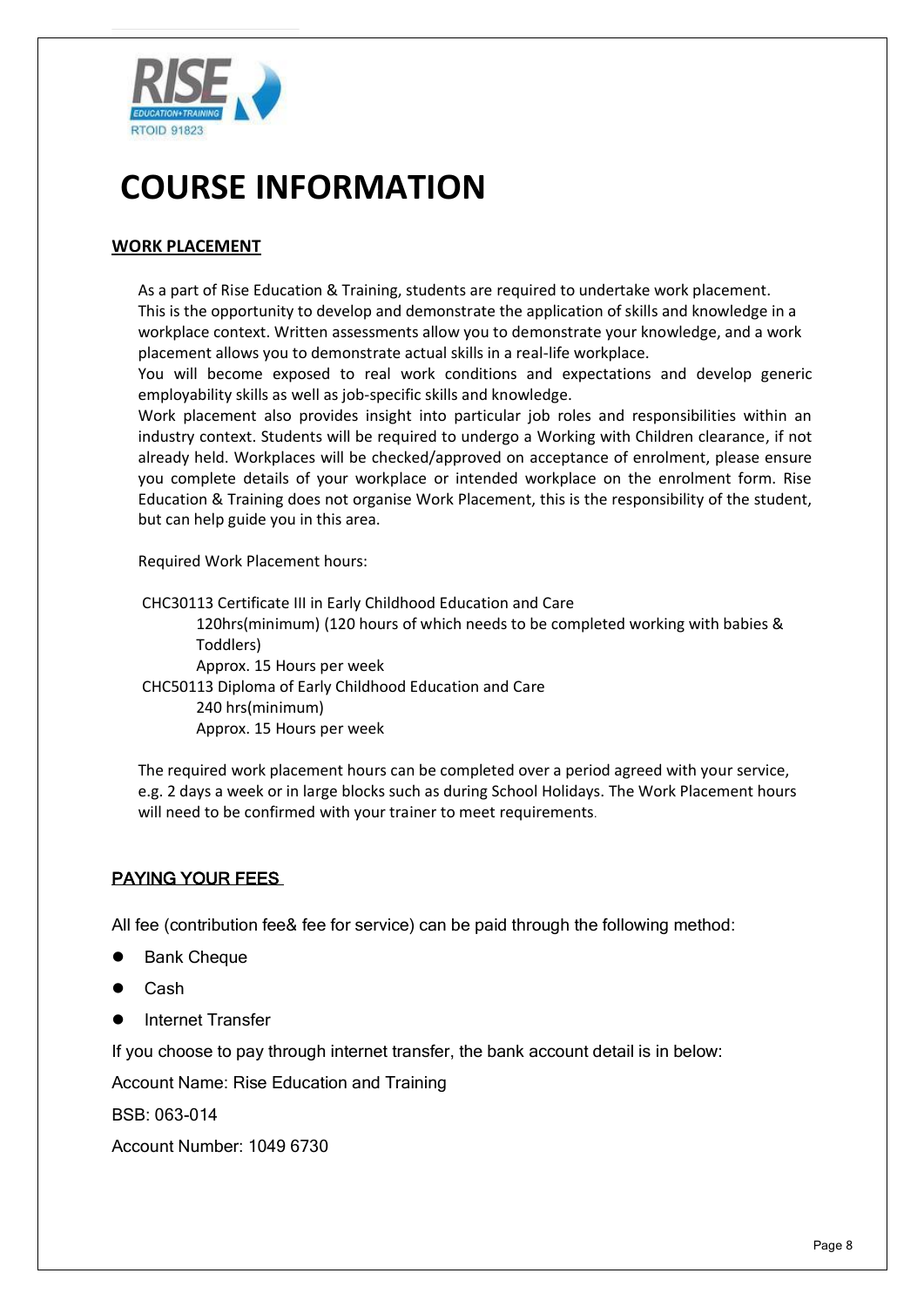

### **CHC30113 Certificate III in Early Childhood Education and Care**



**ASQA Approved**: Yes

**Recognised Australia wide:** Yes

#### **Course Description**

Through the *Certificate III in Early Childhood Education and Care*, you will be introduced to working in the field of early childhood. It is the minimum qualification to gain employment in ACECQA approved early childhood services and often the qualification studied for those wanting to begin their career in early childhood education. Rise has developed this qualification to give students theoretical knowledge and practical skills to work with children (from birth to school age) in a range of early childhood settings, which fall under the education and care national regulations and the national quality standard. Upon the completion of this course students will have the knowledge and skills to support the implementation of the early years learning framework, while supporting children's wellbeing, learning and development.

#### **Duration**

The time frame to deliver this course is 9 months -24 months (depending on prior skills and knowledge)

#### **Career Opportunity**

The Certificate III in Early Childhood Education and Care provides for employment in the following roles:

- Assistant Educator in long day care
- Assistant Educator in child care centres
- Assistant Educator in a Kindergarten or preschool program
- Assistant Educator in occasional care
- Family Day Care Educator
- Nanny or babysitter

#### **Entry Requirements**

- A sound ability to read, write and speak English
- A basic ability to apply numeracy
- A current **[Working with Children Check](http://aifs.gov.au/cfca/publications/pre-employment-screening-working-children-checks-and-police-checks/part-overview)**

#### **Pathways to Further Study**

On completion of this qualification, you can gain credit into the CHC50113 Diploma of Early Childhood Education and Care to continue your education career.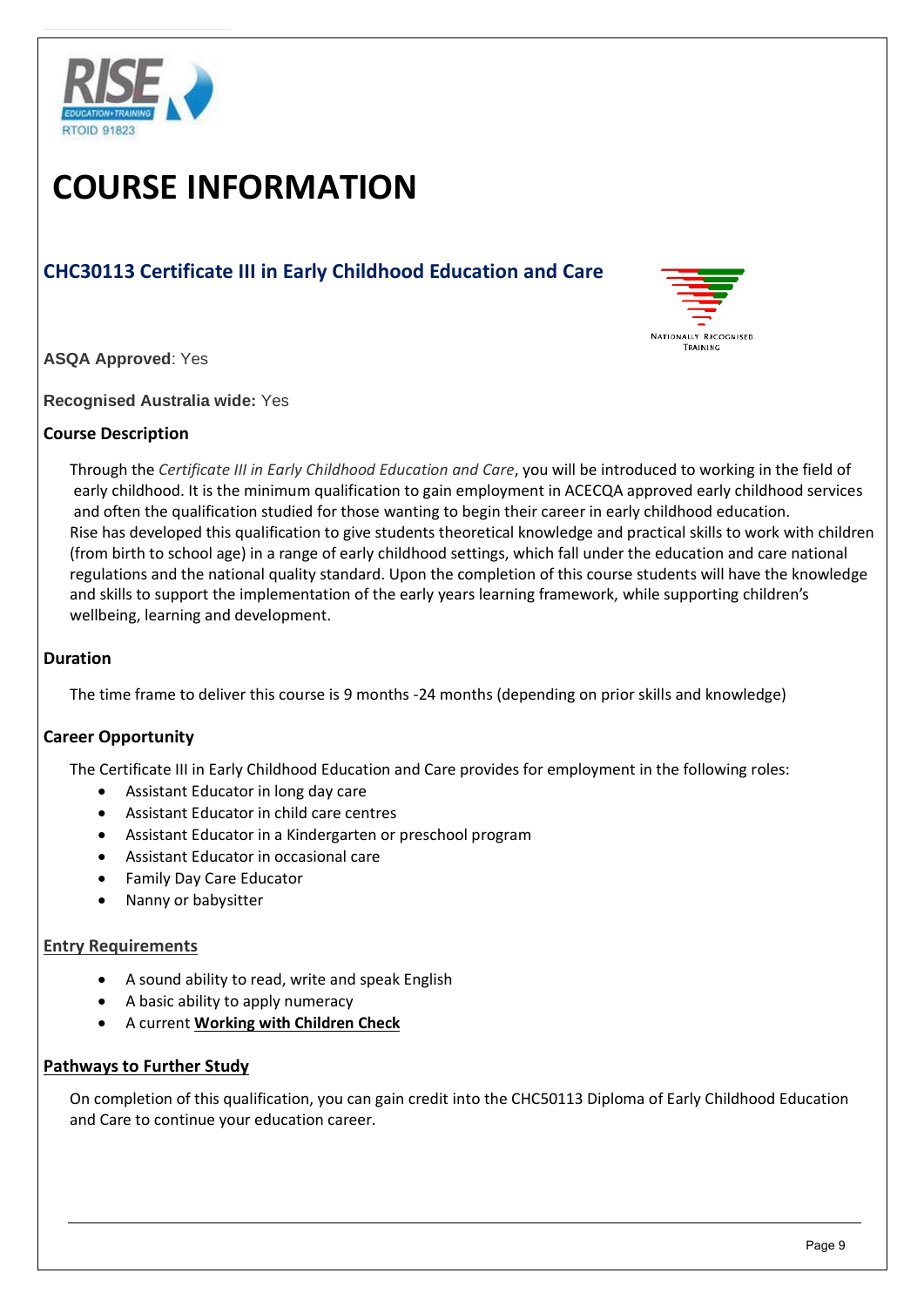

**Qualification Outline: Certificate III in Early Childhood Education and Care - Certificate 3 Guarantee** 

**Name of Qualification:** Certificate III in Early Childhood Education and Care

**National Course Code:** CHC30113

**Packaging Rules:** 18 units including 15 core & 3 electives

**Commencement:** Enrol Anytime

**Locations:** Queensland, Brisbane, Gold Coast

**Recognition**: Nationally Recognised Training

#### **Duration Study Load:**

9 months-24 months (depending on prior skills and knowledge)

#### **Entry Requirements:**

- Be aged 15 years or older (no longer at school)
- Permanently reside in Queensland
- Be an Australian citizen, Australian permanent resident
- Not hold or enrolled in a Certificate III or Higher-level qualification.
- (not including qualifications completed at school and foundation skills training)
- English Language & Academic Requirements.

If you are eligible for funding under Certificate 3 Guarantee, the Queensland Government will subsidise the costs of their accredited training, although a student contribution fee will be required.

#### **Please note:**

- Course fees include all resources, textbooks and materials.
- **[FEE FREE training](https://www.accco.com.au/fees-and-funding/qld/fee-free-training-for-year-12-graduates/) for year 12 graduates.**
- Students who do not meet the eligibility criteria for Certificate 3 Guarantee Funding, fees will be calculated at the Fee-For-Service rates.

| <b>Qualification Name</b>                                            | Course<br>Code | <b>Number</b><br>of Units | Workplace<br>Min Hours | Student<br>Enrolment<br>Fee                | Student<br><b>Concession Fee</b>       |
|----------------------------------------------------------------------|----------------|---------------------------|------------------------|--------------------------------------------|----------------------------------------|
| Certificate III in<br>Early Childhood<br><b>Education &amp; Care</b> | CHC30113       | 18                        | 120                    | \$216<br>\$12 per unit<br>of<br>competency | \$108<br>\$6 per unit<br>of competency |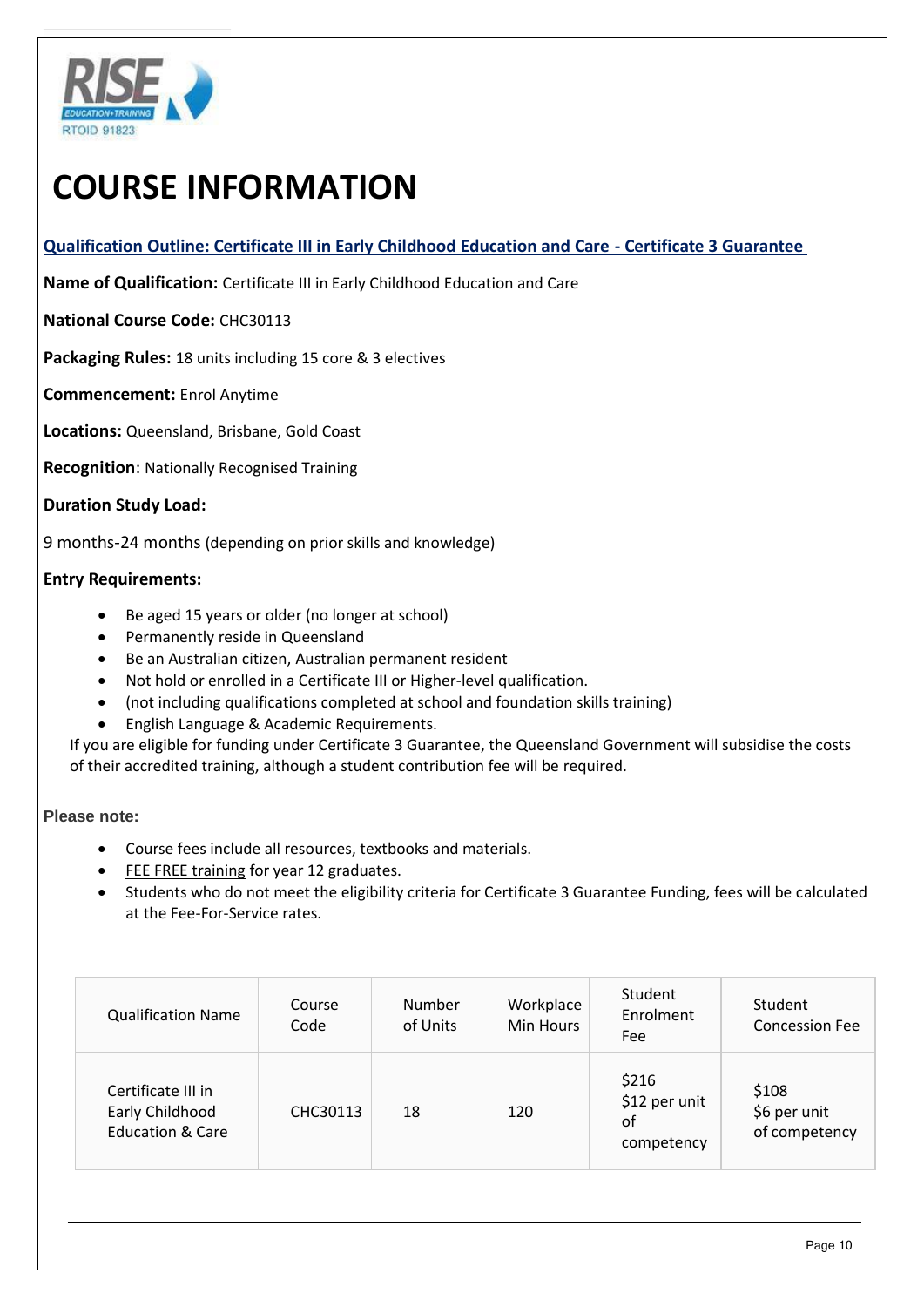

### **Qualification Outline: Certificate III in Early Childhood Education and Care - Fee for Service**

**Name of Qualification:** Certificate III in Early Childhood Education and Care

**National Course Code:** CHC30113

**Packaging Rules:** 18 units including 15 core & 3 electives

**Commencement:** Enrol Anytime

**Locations:** Queensland, Brisbane, Gold Coast

**Recognition**: Nationally Recognised Training

**Duration Study Load:** 9 months –24 months (depending on prior skills and knowledge)

#### **Entry Requirements:**

- · Be aged 15 years or older (no longer at school)
- · Permanently reside in Queensland
- · Be an Australian citizen, Australian permanent resident
- · Not hold or not enrolled in a certificate IV or higher-level qualification
- · not including qualifications completed at school and foundation skills training
- · English Language & Academic Requirements

| <b>Qualification Name</b>                                   | Course<br>Code | <b>Number</b><br>of Units | Enrolment<br>Fee | Resource<br><b>Materials</b><br>Fee | Cost<br>per<br>Unit | Total<br>Cost |
|-------------------------------------------------------------|----------------|---------------------------|------------------|-------------------------------------|---------------------|---------------|
| Certificate III in Early<br>Childhood Education and<br>Care | CHC30113       | $18**$                    | \$216            | Inclusive in<br>Enrol Fee           | \$200               | \$3880        |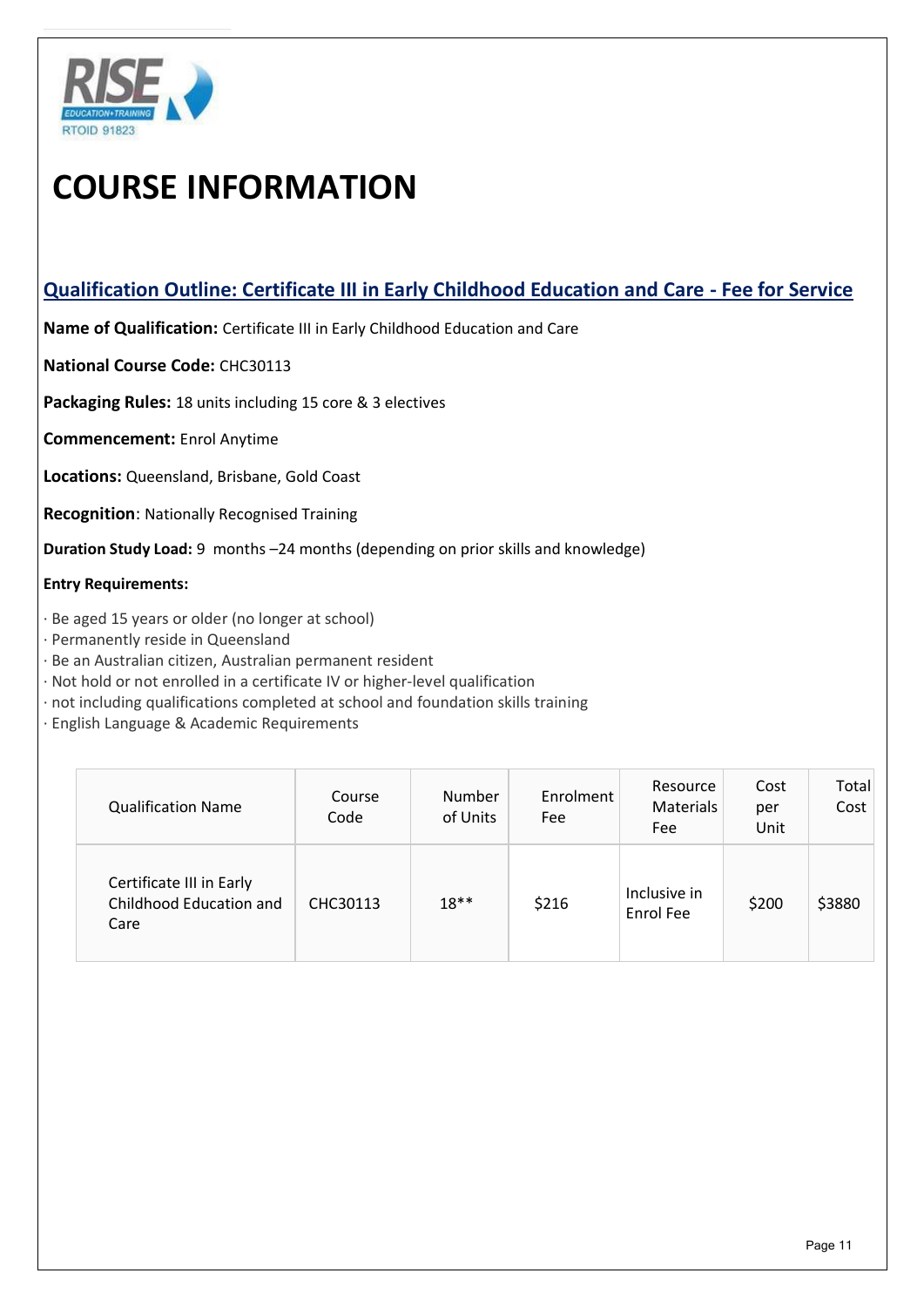

This qualification reflects the role of workers in a range of early childhood education settings who work within the requirements of the Education and Care Services National Regulations and the National Quality Standard. They support the implementation of an approved learning framework, and support children's wellbeing, learning and development. Depending on the setting, educators may work under direct supervision or autonomously.

The Certificate III in Early Childhood Education and Care is regarded as the entry level qualification to a career in the early childhood industry.

#### **Course Outline**

Compulsory Units (15) Compulsory Units (15) CHCECE002 Ensure the health and safety of children Core CHCECE004 Promote and provide healthy food and drinks Core CHCLEG001 Work legally and ethically Core CHCPRT001 Identify and respond to children and young people at risk Core CHCECE007 Develop positive and respectful relationships with children Core

(Work Placement can commence once student has been deemed Satisfactory in theory component of first 5 units of competency)

| CHCECE003 | Provide care for children                                                | Core |
|-----------|--------------------------------------------------------------------------|------|
| CHCECE005 | Provide care for babies and toddlers                                     | Core |
| CHCECE001 | Develop cultural competence                                              | Core |
| CHCDIV002 | Promote Aboriginal and/or Torres Strait Islander cultural safety         | Core |
| HLTWHS001 | Participate in work health and safety                                    | Core |
| CHCECE009 | Use an approved learning framework to guide practice                     | Core |
| CHCECE010 | Support the holistic development of children in early childhood          | Core |
| CHCECE011 | Provide experiences to support children's play and learning              | Core |
| CHCECE013 | Use information about children to inform practice                        | Core |
| HLTAID004 | Provide an emergency first aid response in an education and care setting | Core |

Elective Units (3):

| CHCECE012 | Support children to connect with their world            | Elective |
|-----------|---------------------------------------------------------|----------|
| BSBWOR301 | Organise Personal work Priorities and Development       | Elective |
| CHCPRP003 | Reflect on and improve professional practice            | Elective |
| CHCECE014 | Comply with family day care administration requirements | Elective |
|           | (Additional Elective for Family Day Care Educators)     |          |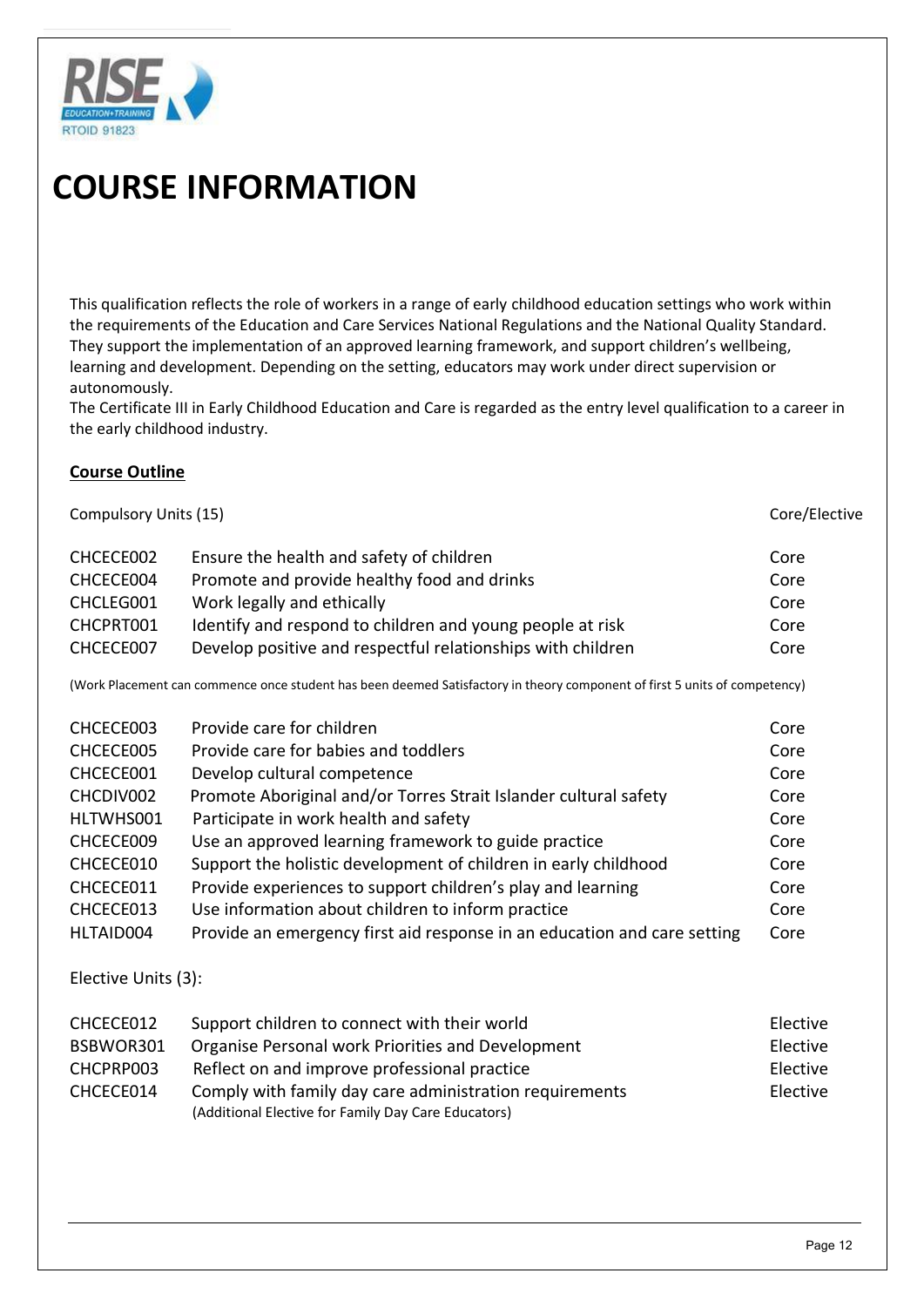

### **CHC50113 Diploma of Early Childhood Education and Care**

**ASQA Approved**: Yes



**Recognised Australia wide:** Yes

#### **Course Description**

The *Diploma of Early Childhood Education and Care* is the qualification that ACECQA requires for those wanting to take on higher levels of responsibility and leadership in an early childhood service. It is the qualification for those wishing to lead an education and care program for children before they enter formal schooling.

Rise Education and Training has developed this qualification to give students theoretical knowledge and practical skills to work with children (from birth to school age) in a range of early childhood settings, which fall under the education and care national regulations and the national quality standard. Upon the completion of this course students will have the knowledge and skills to support the implementation of the early years learning framework, while supporting children's wellbeing, learning and development.

#### **Duration**

The time frame to deliver this course is 12 months to 24 months (depending on prior skills and knowledge)

#### **Career Opportunity**

The Diploma of Early Childhood Education and Care provides for employment in the following roles: Lead Educator in long day care, child care centres, occasional care Family Day Care Educator Assistant Educator in a Kindergarten or preschool program, working with a teacher

#### **Entry Requirements**

- A sound ability to read, write and speak English
- A basic ability to apply numeracy
- A current **[Working with Children Check](http://aifs.gov.au/cfca/publications/pre-employment-screening-working-children-checks-and-police-checks/part-overview)**

#### **Pathways to Further Study**

On completion of this qualification, Universities can sometimes offer credit from the Diploma to enrol in Early Childhood teaching qualifications. to continue your education career.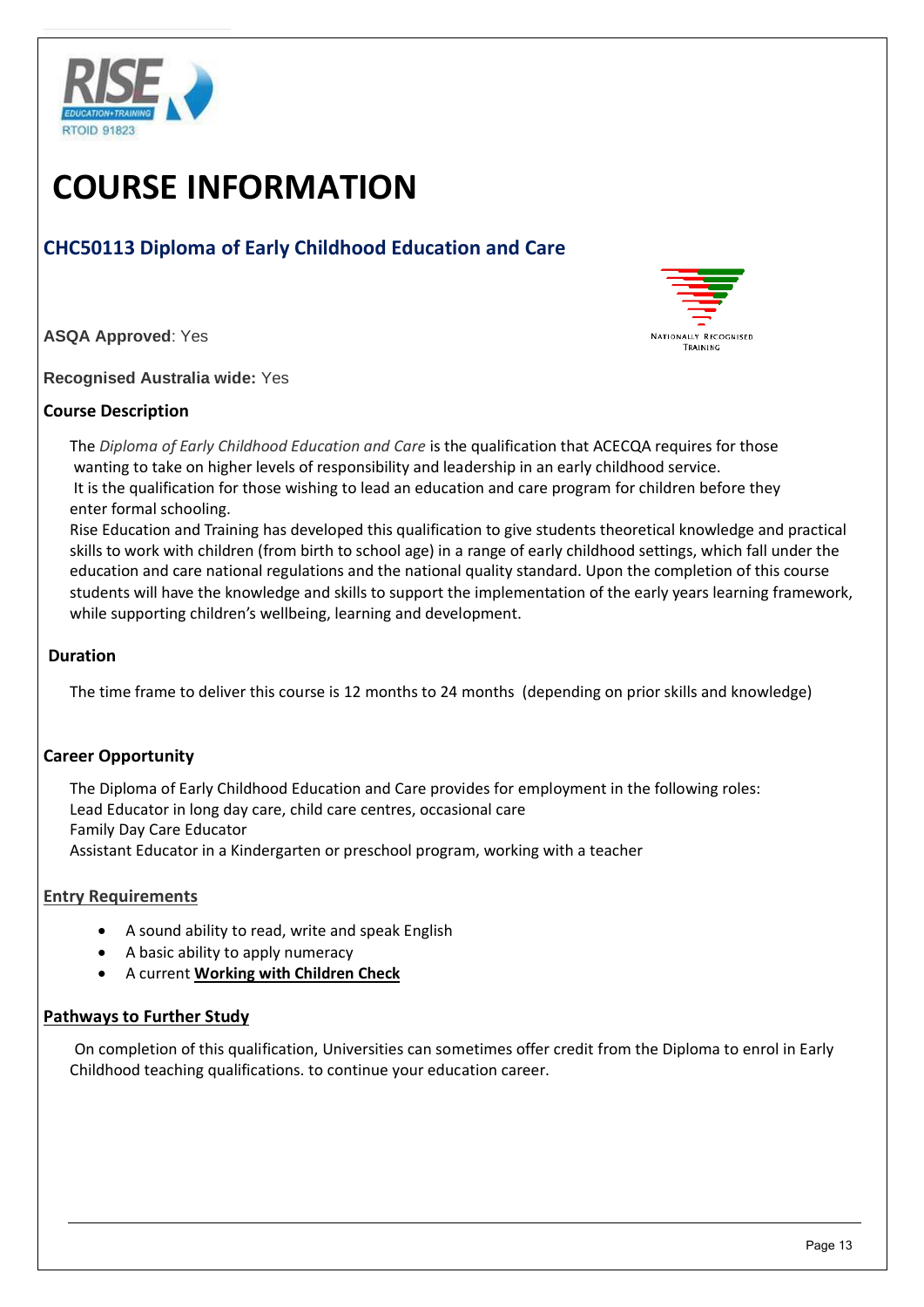

### **Qualification Outline: Diploma of Early Childhood Education and Care - Higher Level Skills**

**Name of Qualification:** Diploma of Early Childhood Education and Care

**National Course Code:** CHC50113

**Packaging Rules:** 28 units including 23 core & 5 electives

**Commencement:** Enrol Anytime

**Locations:** Queensland, Brisbane, Gold Coast

**Recognition**: Nationally Recognised Training

**Duration Study Load:** 12 months –24 months (depending on prior skills and knowledge)

#### **Entry Requirements:**

- Be aged 15 years or older (no longer at school)
- Permanently reside in Queensland
- Be an Australian citizen, Australian permanent resident
- Not hold or not enrolled in a certificate IV or higher qualification
- (not including qualifications completed at school and foundation skills training)
- English Language & Academic Requirements.

If a person is eligible for funding under the Higher-Level Skills program, the Queensland Government will subsidise the costs of their accredited training, although a student contribution fee will be required.

#### **Please note:**

Course fees include all resources, textbooks and materials.

Students who do not meet the eligibility criteria for Higher Level Skills Funding, fees will be calculated at the Fee-For-Service rates.

| Qualification<br>Name                                  | Course<br>Code | <b>Number</b><br>of Units | Workplace<br>Min Hours | Student<br>Enrolment<br>Fee                | Student<br><b>Concession Fee</b>       |
|--------------------------------------------------------|----------------|---------------------------|------------------------|--------------------------------------------|----------------------------------------|
| Diploma of Early<br>Childhood<br>Education and<br>Care | CHC50113       | 28                        | 240                    | \$280<br>\$10 per unit<br>οf<br>competency | \$140<br>\$5 per unit<br>of competency |

### **Qualification Outline: Diploma of Early Childhood Education and Care - Fee for Service**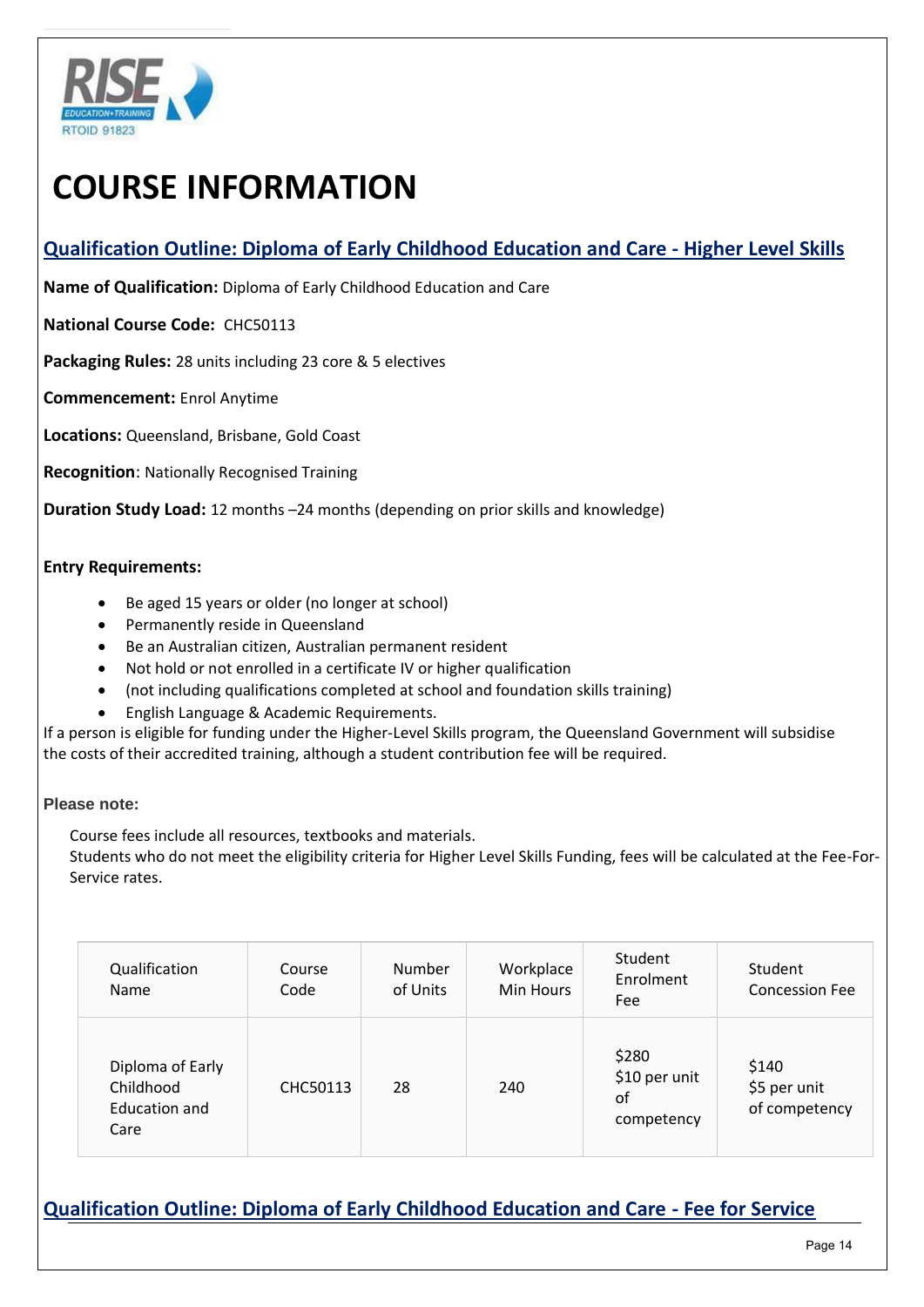

**Name of Qualification:** Diploma of Early Childhood Education and Care

**National Course Code:** CHC50113

**Packaging Rules:** 28 units including 23 core & 5 electives

**Commencement:** Enrol Anytime

**Locations:** Queensland, Brisbane, Gold Coast

**Recognition**: Nationally Recognised Training

**Duration Study Load:** 12 months–24 months (depending on prior skills and knowledge)

#### **Entry Requirements:**

- Be aged 15 years or older (no longer at school)
- Permanently reside in Queensland
- Be an Australian citizen, Australian permanent resident
- Not hold or not enrolled in a certificate IV or higher qualification (not including qualifications completed at school and foundation skills training)
- English Language and Academic Requirements

The Fee for Service is applied when a student is not eligible for subsidies, government loans or where no subsidies are available.

| <b>Qualification Name</b>                                  | Course<br>Code | Number<br>of Units | Enrolment<br>Fee | Resource<br>Materials<br>Fee | Cost<br>per<br>Unit | Total<br>Cost |
|------------------------------------------------------------|----------------|--------------------|------------------|------------------------------|---------------------|---------------|
| Diploma of Early<br><b>Childhood Education</b><br>and Care | CHC50113       | $28**$             | \$280            | Inclusive<br>in Enrol<br>Fee | \$185               | \$5460        |

#### **Recognition of Prior Learning (RPL)**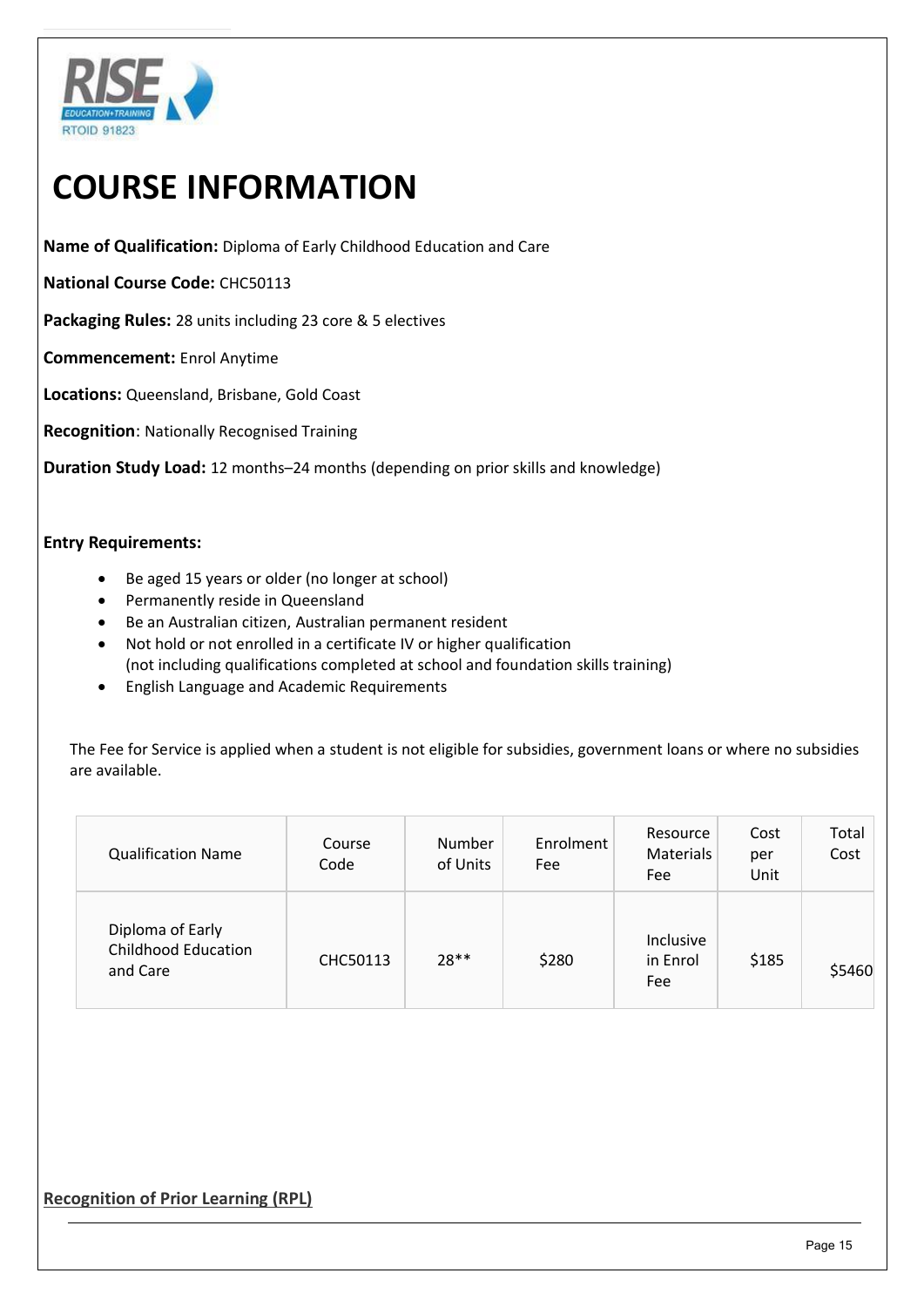

- Enrolment fee: \$280 **(non-refundable)**
- Recognition of Prior Learning (RPL): \$90 per unit
- Credit Transfer: Free

| <b>Qualification Name</b>                               | Course Code | Number<br>of Units | Enrolment<br>Fee | Cost<br>per<br><b>RPL</b><br>Unit | Total<br>Cost |
|---------------------------------------------------------|-------------|--------------------|------------------|-----------------------------------|---------------|
| Diploma of Early Childhood<br><b>Education and Care</b> | CHC50113    | $28**$             | \$280            | \$90                              | \$2630        |

This qualification reflects the role of early childhood educators who are responsible for designing and implementing curriculum in early childhood education and care service. In doing so they work to implement an approved learning framework within the requirements of the Education and Care Services National Regulations and National Quality Standards.

Students who hold the latest CHC30113- Certificate III in Early Childhood and Care will be awarded credit transfers for the following 14 units on producing a copy of your Statement of Attainment. No fees apply to units that are a Credit Transfer. Therefore, overall fees may be reduced.

#### **Credit Transfer**

| CHCECE002 | Ensure the health and safety of children                                 | Core     |
|-----------|--------------------------------------------------------------------------|----------|
| CHCECE004 | Promote and provide healthy food and drinks                              | Core     |
| CHCLEG001 | Work legally and ethically                                               | Core     |
| CHCPRT001 | Identify and respond to children and young people at risk                | Core     |
| CHCECE007 | Develop positive and respectful relationships with children              | Core     |
| CHCECE003 | Provide care for children                                                | Core     |
| CHCECE005 | Provide care for babies and toddlers                                     | Core     |
| CHCECE001 | Develop cultural competence                                              | Core     |
| CHCDIV002 | Promote Aboriginal and/or Torres Strait Islander cultural safety         | Core     |
| CHCECE009 | Use an approved learning framework to guide practice                     | Core     |
| CHCECE012 | Support Children to Connect with their World                             | Elective |
| CHCPRP003 | Reflect on and improve professional practice                             | Elective |
| BSBWOR301 | Organise Personal work Priorities and Development                        | Elective |
| HLTAID004 | Provide an emergency first aid response in an education and care setting | Core     |
|           |                                                                          |          |

#### **Course Outline**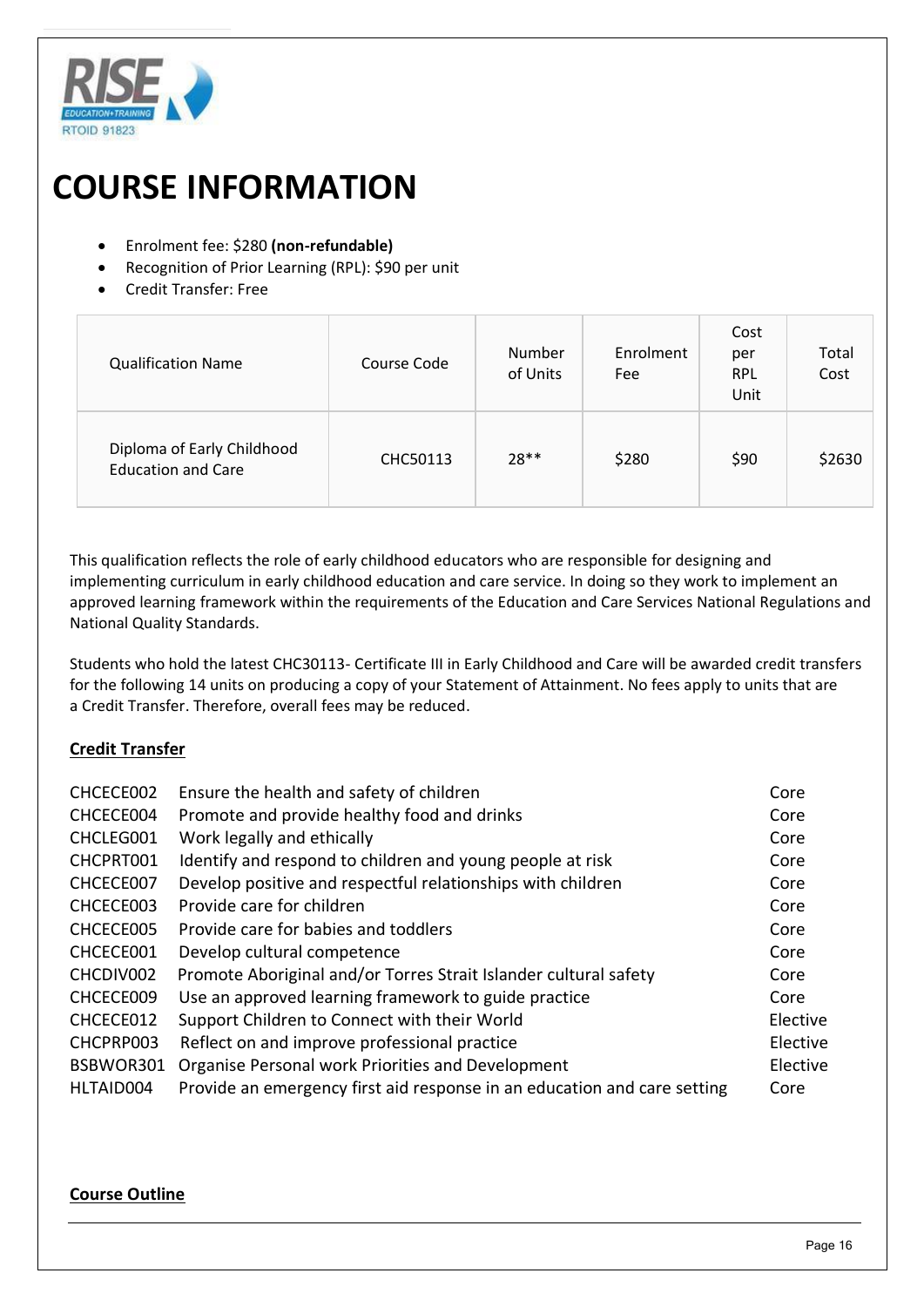

| <b>Compulsory Units (23)</b> |                                                                                                                            | Core/Elective |
|------------------------------|----------------------------------------------------------------------------------------------------------------------------|---------------|
| CHCECE002                    | Ensure the health and safety of children                                                                                   | Core          |
| CHCECE004                    | Promote and provide healthy food and drinks                                                                                | Core          |
| CHCLEG001                    | Work legally and ethically                                                                                                 | Core          |
| CHCPRT001                    | Identify and respond to children and young people at risk                                                                  | Core          |
| CHCECE007                    | Develop positive and respectful relationships with children                                                                | Core          |
|                              | (Work Placement can commence once student has been deemed Satisfactory in theory component of first 5 units of competency) |               |
| CHCECE003                    | Provide care for children                                                                                                  | Core          |
| CHCECE005                    | Provide care for babies and toddlers                                                                                       | Core          |
| CHCECE001                    | Develop cultural competence                                                                                                | Core          |
| CHCDIV002                    | Promote Aboriginal and/or Torres Strait Islander cultural safety                                                           | Core          |
| HLTWHS003                    | Maintain work health and safety                                                                                            | Core          |
| CHCECE016                    | Support the holistic development of children in early childhood                                                            | Core          |
| CHCECE020                    | Establish and implement plans for developing cooperative behavior                                                          | Core          |
| CHCECE021                    | Implement strategies for the inclusion of all children                                                                     | Core          |
| CHCECE009                    | Use an approved learning framework to guide practice                                                                       | Core          |
| CHCECE017                    | Provide experiences to support children's play and learning                                                                | Core          |
| CHCECE018                    | Use information about children to inform practice                                                                          | Core          |
| CHCECE022                    | Promote children's agency                                                                                                  | Core          |
| CHCECE023                    | Analyse information to inform learning                                                                                     | Core          |
| CHCECE024                    | Design and implement the curriculum to foster children's learning                                                          |               |
|                              | and development                                                                                                            | Core          |
| CHCECE019                    | Facilitate compliance in an education and care service                                                                     | Core          |
| CHCECE026                    | Work in partnership with families to provide appropriate education and<br>care for Children                                | Core          |
| CHCECE025                    | Embed sustainable practices in service operations                                                                          | Core          |
| HLTAID004                    | Provide an emergency first aid response in an education and care setting                                                   | Core          |
| Elective Units (5):          |                                                                                                                            |               |
| CHCECE012                    | Support Children to Connect with their World                                                                               | Elective      |
| CHCPRP003                    | Reflect on and improve professional practice                                                                               | Elective      |
| BSBWOR301                    | Organise Personal work Priorities and Development                                                                          | Elective      |
| BSBLED401                    | Develop Teams & Individuals                                                                                                | Elective      |
| BSBINN502                    | Support children to connect with their world                                                                               | Elective      |

#### **How to Enrol**